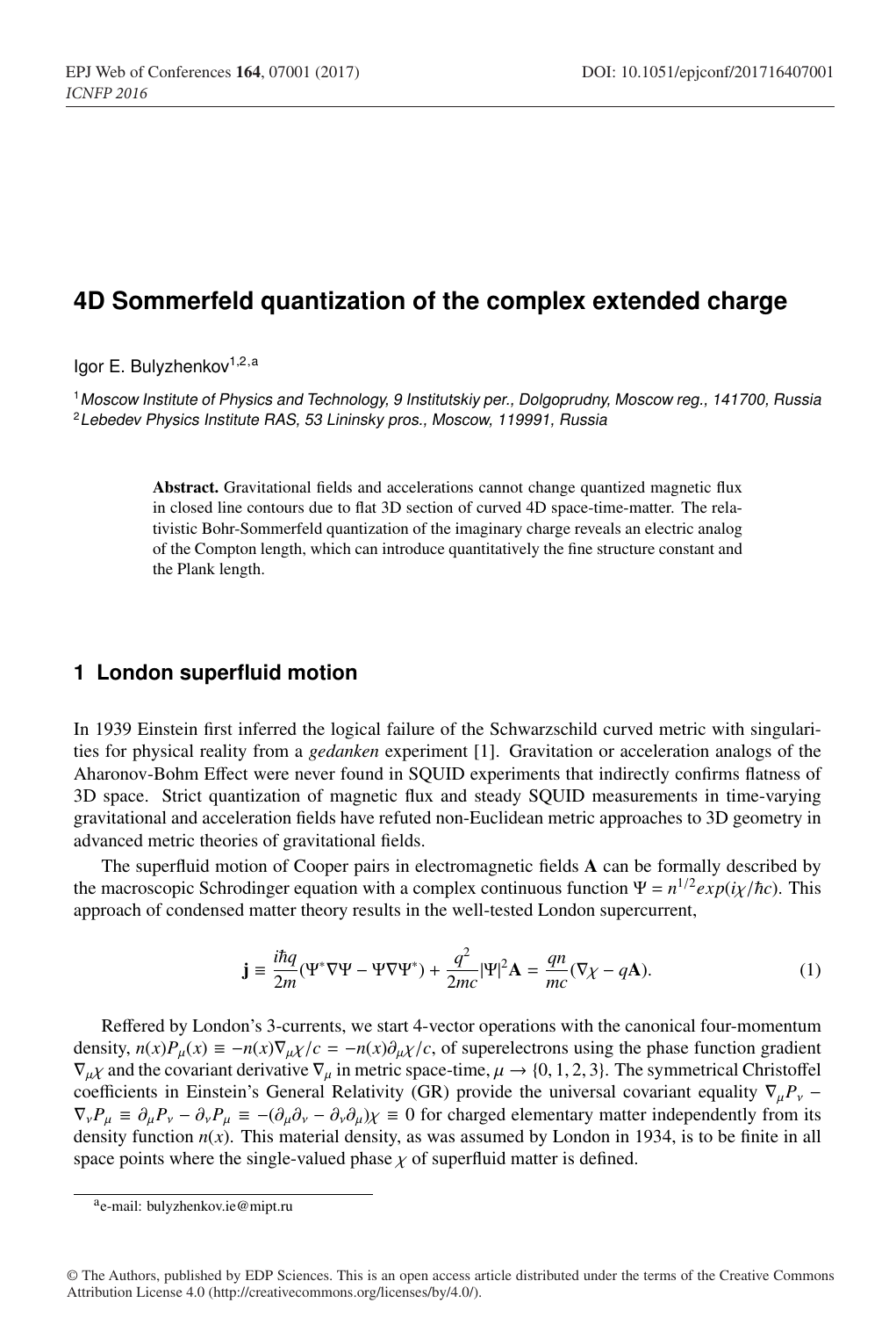#### **2 4D path quantization of extended charged particles**

One may conventionally associate canonical energy-momentum densities of a distributed Cooper pair with relativistic gravitational and electromagnetic fields,

eparator and conferences and conferences are the conferences of  $\mathcal{C}$ 

$$
-\frac{n}{c}\partial_{\mu}\chi = ng_{\mu\nu}\left(mc\frac{dx^{\nu}}{ds} + \frac{q}{c}A^{\nu}\right) \equiv n\{P_o, P_i\} \equiv n\left\{\frac{mc\sqrt{g_{oo}}}{\sqrt{1 - v^2c^{-2}}} + \frac{g_{ov}qA^{\nu}}{c}, \frac{-m(\gamma_{ij}v^j + \sqrt{g_{oo}}g_ic)}{\sqrt{1 - v^2c^{-2}}} + \frac{g_{iv}qA^{\nu}}{c}\right\},\tag{2}
$$

where  $v^i \equiv c dx^i (g_{oo})^{-1/2} (dx^o - g_i dx^i)^{-1} \equiv dx^i / d\tau$  is the relativistic three-velocity of the local analytical density  $n = n(x)$  of the continuous charge  $q = \int qn \sqrt{|det \gamma_{ij}|} dV$  and the continuous mass  $m = \int mn \sqrt{|det \gamma_{ij}|} dV, v^2 \equiv \gamma_{ij} v^i v^j, \gamma_{ij} \equiv g_i g_j g_{oo} - g_{ij}, g_i \equiv -g_{oi}/g_{oo}, i \rightarrow \{1, 2, 3\}.$ 

Now one can generalize the Bohr-Sommerfeld quantization rule on the self-coherent fourmomentum densities (2) of a distributed elementary particle with continuous mass,  $mn(x) \sqrt{|det \gamma_{ij}|}$ , and charge,  $qn(x) \sqrt{ }$ and charge,  $qn(x) \sqrt{|det\gamma_{ij}|}$ , densities by taking into account the GR time synchronization,  $d\tau \equiv \sqrt{g_{oo}}(dx^o - g_i dx^i)/c = 0$  or  $dx^o = g_i dx^i$ , for neighboring space points of closed line contours,

$$
\pm 2\pi\hbar N = \frac{1}{c} \oint dx^{\mu} \nabla_{\mu} \chi_{s} \equiv \oint \left[ -P_{i} dx^{i} - P_{o} dx^{o} \right] \equiv \oint_{d\tau = o} \left[ \frac{m(\gamma_{ij}v^{j} + c \sqrt{g_{oo}} g_{i})}{\sqrt{1 - v^{2} c^{-2}}} - \frac{q(g_{io} A^{o} + g_{ij} A^{j})}{c} \right] dx^{i}
$$

$$
-\oint_{d\tau=o}\left(\frac{mc\sqrt{g_{oo}}}{\sqrt{1-v^2c^{-2}}}+\frac{q(g_{oo}A^o+g_{oj}A^j)}{c}\right)g_i dx^i \equiv \oint_{d\tau=o}\left[\frac{mv^j}{\sqrt{1-v^2c^{-2}}}+\frac{qA^j}{c}\right]\gamma_{ij}dx^i.
$$
 (3)

We arrived for the curved space-time to the very Bohr-Sommerfeld quantisation rule from the Special Theory of Relativity. The electric potential  $A^{\circ} = A^{\circ}(x)$  is not relevant to the mechano-magnetic fluxoid quantization (3) for the charged elementary mass in electromagnetic and gravitational fields. Indeed, Coulomb electric fields  $A<sup>o</sup>(x)$  of external charges have never destroyed quantization of any elementary particle, including the Cooper boson of two superelectrons. Similarly, Newton gravitational field, or  $g_{oo}(x)$ , should also be irrelevant in practice to quantization of elementary matter. It is not surprising that this metric component has vanished in (3) for the relativistic contour quantization in 4D space-time.

On the other side, the 4D quantization rule (3) still corresponds to gravity-dependent 3D space with the inhomogeneous metric tensor  $\gamma_{ij}(x)$ . But gravity-dependent phase shifts along different path lines between two material points of the same continuous Cooper boson, for example, contradict to a single valued phase requirement for always self-coherent states of free elementary matter. Consequently, such path-varying shifts would destroy steady Bohr-Sommerfeld quantization in closed line contours. The observed magnetic flux quantization in superconducting loops has confirmed, in fact, strict spatial flatness of quantum reality, where  $\gamma_{ij}(x) = \delta_{ij}$ .

## **3 Complex charge reveals meaning of**  $\alpha = 1/137$  and  $l_p = 1.62 \times 10^{-35}$ *m*

The curved 3D metric solution was adopted in 1916 due to the use of the unrealistic empty space paradigm and the Newton point particle references rather than the continuous particle references from the 1925 nondual wave mechanics. Nowadays Einstein's metric formalism may replace the operator material density  $\delta(\mathbf{x} - \mathbf{x}_e)$  of the postulated point particle with an analytical density of the continuous particle from the non-empty space paradigm. Author can propose, for instance, the elementary density solution  $n_e(\mathbf{x}, \mathbf{x}_e, t) = r_o/4\pi(\mathbf{x} - \mathbf{x}_e)^2(r_o + |\mathbf{x} - \mathbf{x}_e|)^2$  to both Maxwell and Einstein equations with extended radial electron. The theory parameter  $r_o = Q \sqrt{G/c^2}$  for electron's radial density in the classical (probability-free) is defined by the elementary charge  $Q = (ie + \sqrt{Gm_0})$  having the center of spherical symmetry at x*<sup>e</sup>* [2].